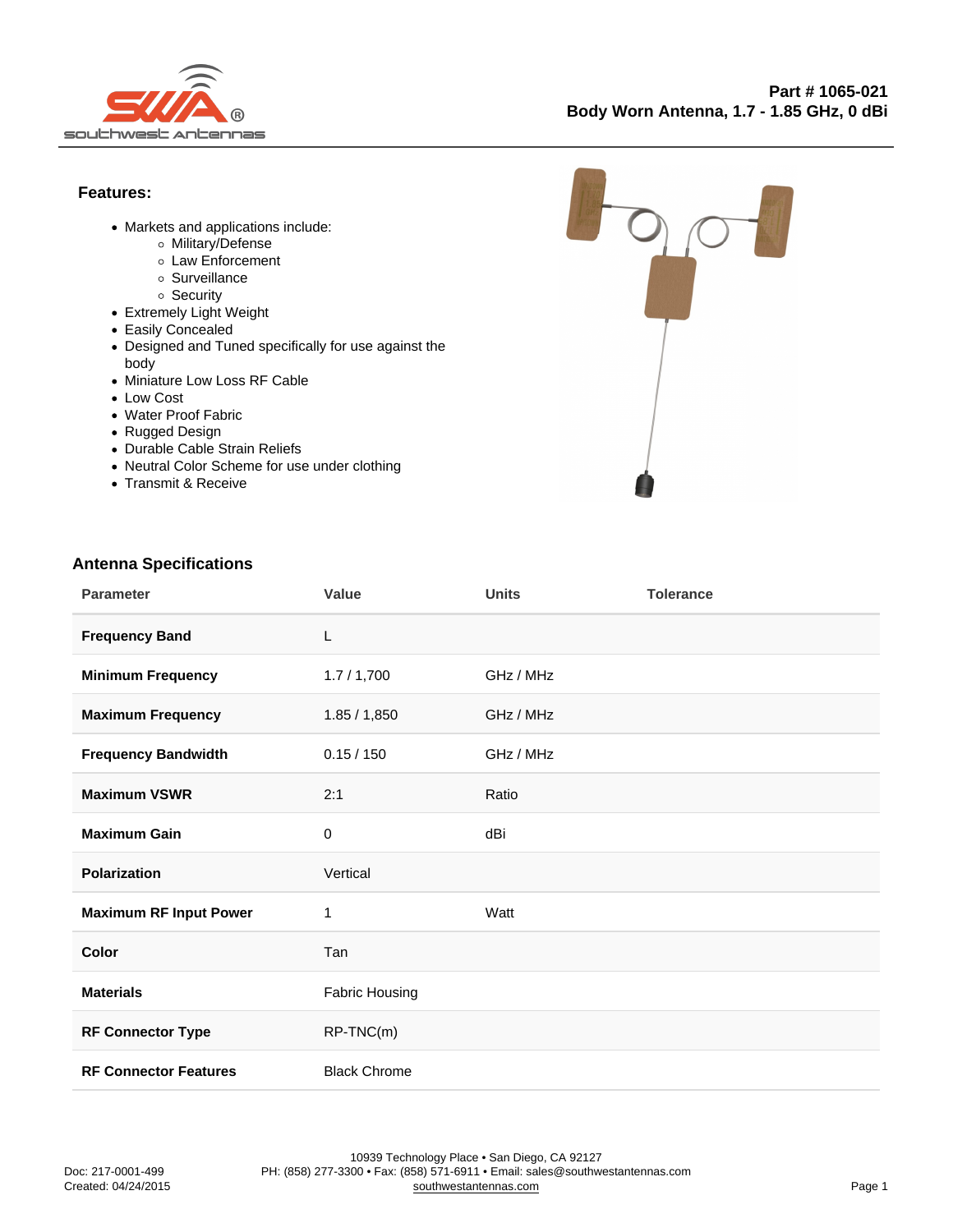## Part # 1065-021 Body Worn Antenna, 1.7 - 1.85 GHz, 0 dBi

| Parameter             | Value      | Units      | Tolerance |
|-----------------------|------------|------------|-----------|
| <b>Product Weight</b> | 1.0 / 28.3 | oz / grams |           |